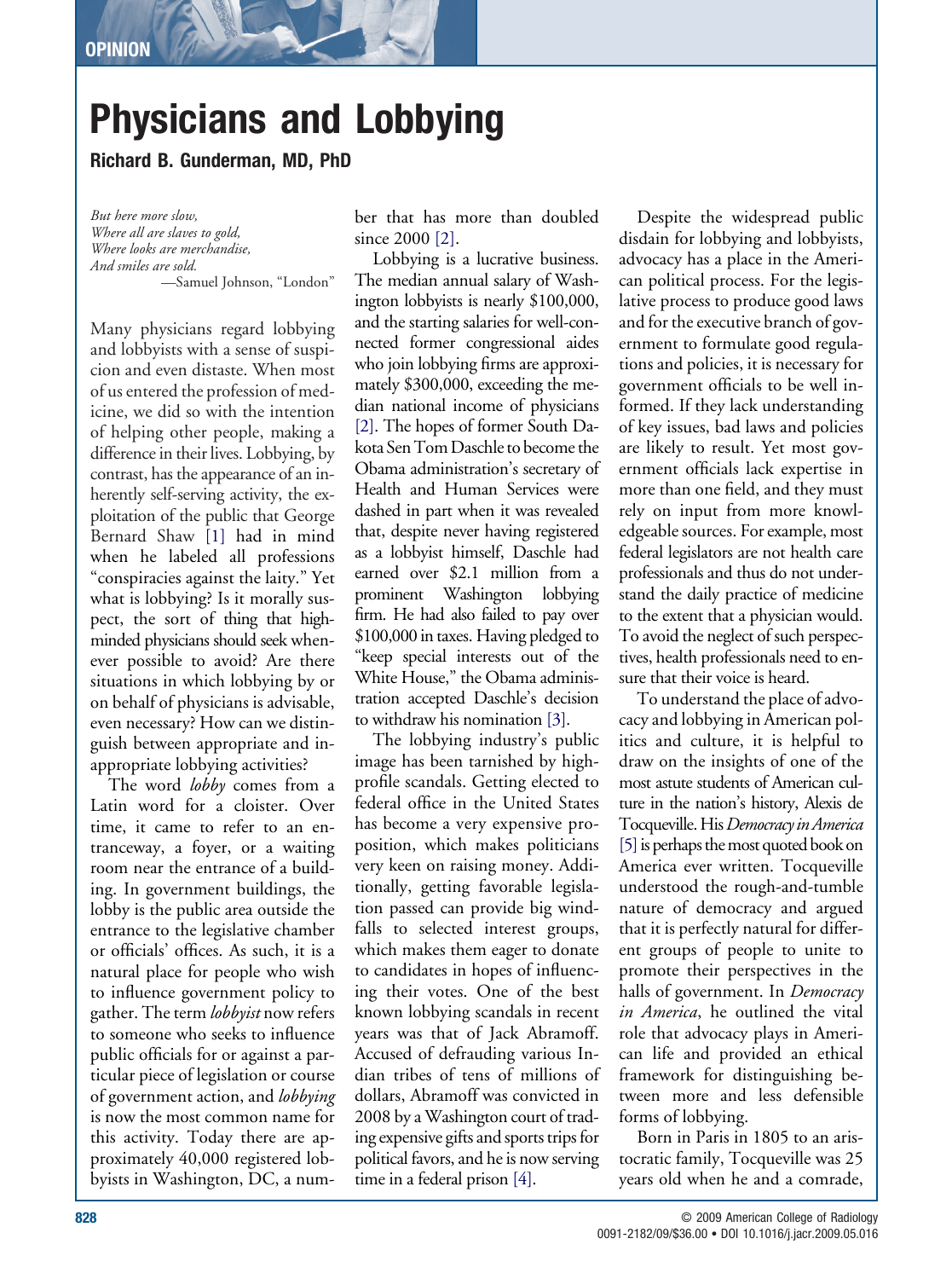Gustave de Beaumont, spent 9 months traveling through North America to prepare a report on the US prison system for the French government. They submitted their report in 1832, but in the course of his travels, Tocqueville had made observations on many other aspects of American life. In 1835 and 1840, he published the two volumes of his masterpiece, *Democracy in America*. A sprawling work, *Democracy in America* resists easy summarization, but its principal purpose was to explore why democracy was so much more vibrant and healthy in America than in Europe.

One of the most important themes of the book is the role of voluntary associations in American civic life. In chapter 5 of book 2 of *Democracy in America*, Tocqueville wrote,

Americans of all ages, all stations of life, and all types of disposition are forever forming associations . . . . In democratic countries knowledge of how to combine is the mother of all other forms of knowledge, and on its progress depends that of all the others.

In other words, for Tocqueville, associations are not just means of getting things done. They embody one of the most important ends of political life; namely, they help us see what is happening. The give and take of conversations in associations helps us define our dreams, our vision of what we think ought to be happening in our communities.

In short, Tocqueville saw the propensity to form voluntary associations as one of the geniuses of the United States and a radical departure from the attitude toward civic life in his native France. Consider this story. Some years ago, a group of French dignitaries was touring the United States and spent a day visiting a variety of philanthropic organizations, including a health care clinic, a shelter for victims of

domestic violence, and a day care center. At the end of the day, one of the French visitors turned to his host and said, "This is all very interesting, but I am puzzled by one thing. Please tell me, who authorizes all this activity?" He was able to conceive that such organizations were not operated by the government but found it inconceivable that they could exist without government permission.

In the United States, in contrast to France, citizens are less inclined to look first to government to redress social ills and improve the quality of life. People who perceive an unmet need, such as health care for the homeless, feel empowered to join together and address the problem without the assistance or even the consent of government. In France, by contrast, people would be more inclined to look to the government to solve the problem. Tocqueville believed that this American impulse to form voluntary associations enabled the United States to persist and flourish as a representative republic. People did not see themselves as dependent on the government, and as a result, they were more jealous of their political liberties and more resistant to despotism.

A key feature of such associations, in Tocqueville's view, is their level of devotion to improving civic life. He recognized at least two kinds of associations. Some genuinely sought to improve the lives of citizens by cultivating intellectual and moral virtues. For example, scouting organizations prepare girls and boys to be better people, by cultivating the virtues of self-discipline, generosity, and cooperation. In contrast, other associations exist not to improve civic life but to gain special favors for their members from the government. In both cases, such organizations would not be possible

absent the right of free association, and in both cases, the associations might engage in what we call lobbying. The distinguishing feature is not lobbying itself but whose interests such groups lobby for.

A good association, for Tocqueville, is one that gives people an opportunity to build better communities and a better society, thereby magnifying freedom and self-expression. A bad association, from Tocqueville's point of view, is one that fosters isolation, greed, and selfishness. Bad associations think first and foremost of their own selfish interests, while good associations act with a view to the common good. Although people are brought together in associations because of distinctive interests they share in common, their work in and through associations will contribute to the common good only if they act on behalf of purposes larger than their own selfish desires. In short, in good associations, people seek to add value to society rather than extract value from it.

In retaining lobbyists or in lobbying themselves, it is vital that physicians and professional medical organizations avoid selfishness and promote the interests of patients and the public first. Many health care organizations have recently begun to forbid physicians to accept free travel, meals, or even ballpoint pens from industry representatives, out of fear that it might inappropriately influence medical decision making. We call such arrangements conflicts of interest because they tempt physicians to put their own interests before those of patients. If even ballpoint pens constitute such a conflict of interest, how then could we justify physicians' and professional organizations' spending large sums of money in an effort to steer legislation and regulation toward their self-interest? To re